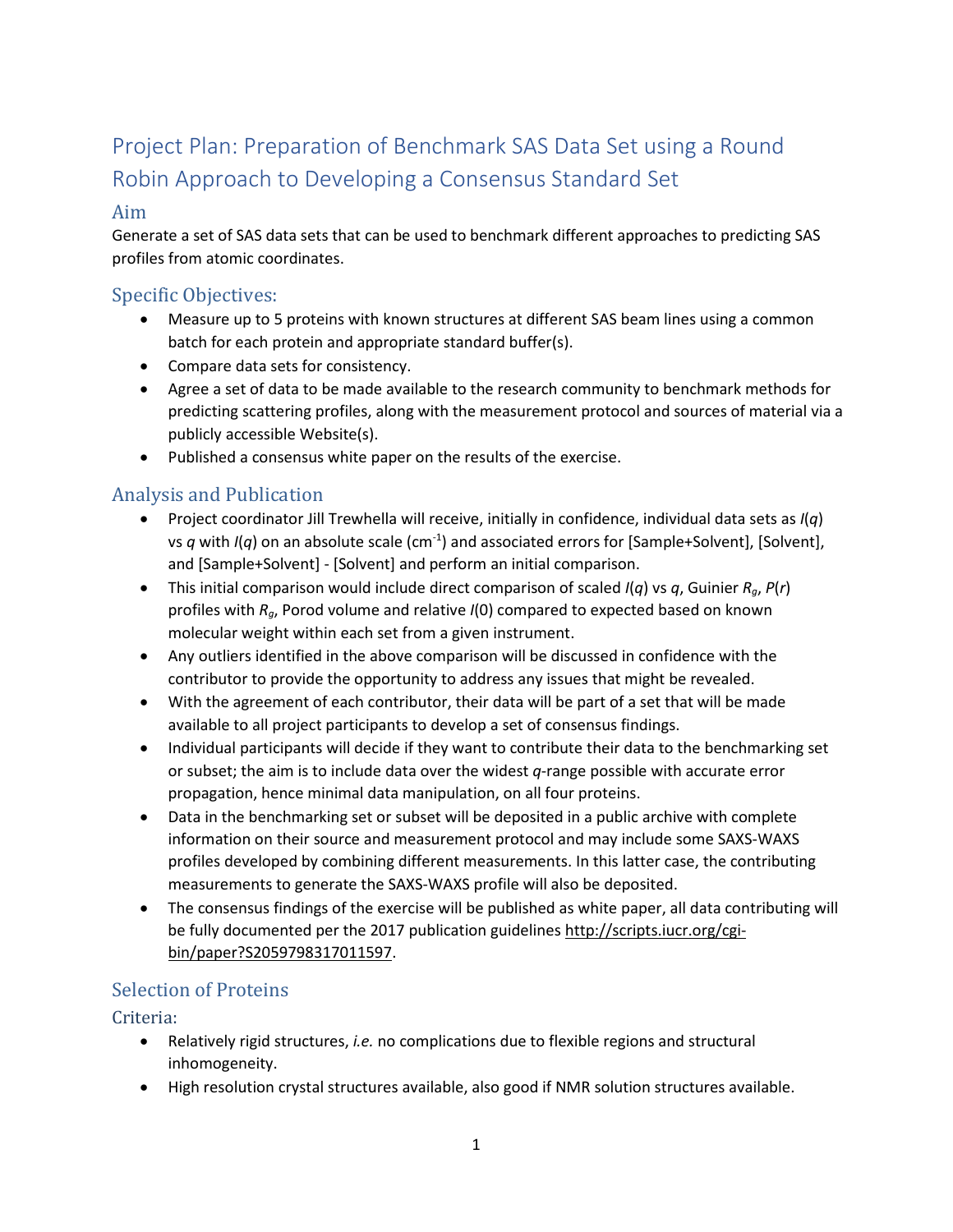- Readily available in high purity.
- Known buffer conditions for optimal SAS data collection (aggregation free, no interparticle interference).
- Cover a range of sizes.

#### Final measurement set and suppliers:

- From Tim Ryan and Anthony Duff, Australian Synchrotron and National Deuteration Facility, ANSTO
	- o RNase A, Bovine, Bos taurus, Sigma Aldrich R6513
	- o Xylanase, Tricoderma reesei, Hampton Research HR7-104
	- o Lysozyme, chicken egg white, Gallus gallus, Sigma Aldrich L6876.
	- o Glucose isomerase (a.k.a Xylose isomerase) tetramer, Streptomyces rubiginosus, Hampton Research HR7-102
- Optional additional protein
	- o Urate oxidase tetramer, Aspergillus flavus, from Thierry Prangé (Université René Descartes, Paris)

(**Table 5** appended below provides some of the detail leading to the selection of the above 5 and references to high-quality crystal structures.)

### Protein and Buffer Supply

Proteins are to be supplied to each participating lab from a single batch source with standardized buffers. **Note**: **xylanase, glucose isomerase and urate oxidase cannot be frozen** and it is also not advised to freeze RNase A or lysozyme once they are in solution. Upon receipt, proteins and buffers should be stored at 4°C. **Table 1** provides detail for each protein regarding pI values, A280 extinction coefficients, amounts, buffers, temperature and desired concentrations for SAS/WAS measurement.

#### Xylanase, glucose isomerase, RNase A and lysozyme

- Due the age of the preparations, xylanase and glucose isomerase were checked by mass spectrometry and gel electrophoresis to confirm they have the expected molecular weight and high purity.
- Each protein and buffer prepared using the recommended protocol has been checked by SEC-SAXS at the Australian Synchrotron prior to shipment and the scattering profile/parameters are as expected for their folded, intact forms.
- Approx. **15 mg amounts**, on ice, are being sent from Australia by special courier to each participating lab accompanied by 10x buffer solutions for SAS measurement.
- The **xylanase** will be supplied as a 43% glycerol stock, 0.5 mL of 36 mg/mL protein.
	- o Immediately prior to SAS sample preparation and measurement, the xylanase stock needs to be dialyzed with 3 x 2 hour changes and 1:50 volume ratio, against homemade buffer of 50 mM Tris pH 7.5, 150 mM NaCl with progressively decreasing glycerol: 20%, 10%, and 0% (w/v). Finally, dialyze 2 x 6 hour, 1:100 volume ratio against the measurement buffer provided together with the protein. This will ensure sufficient removal of glycerol. Preserve sufficient last step dialysate for batch measurements.
- The **glucose isomerase** as an ammonium sulphate precipitate (120 mg/mL or 0.91 M Ammonium sulphate), 0.5 mL of 33 mg/mL protein.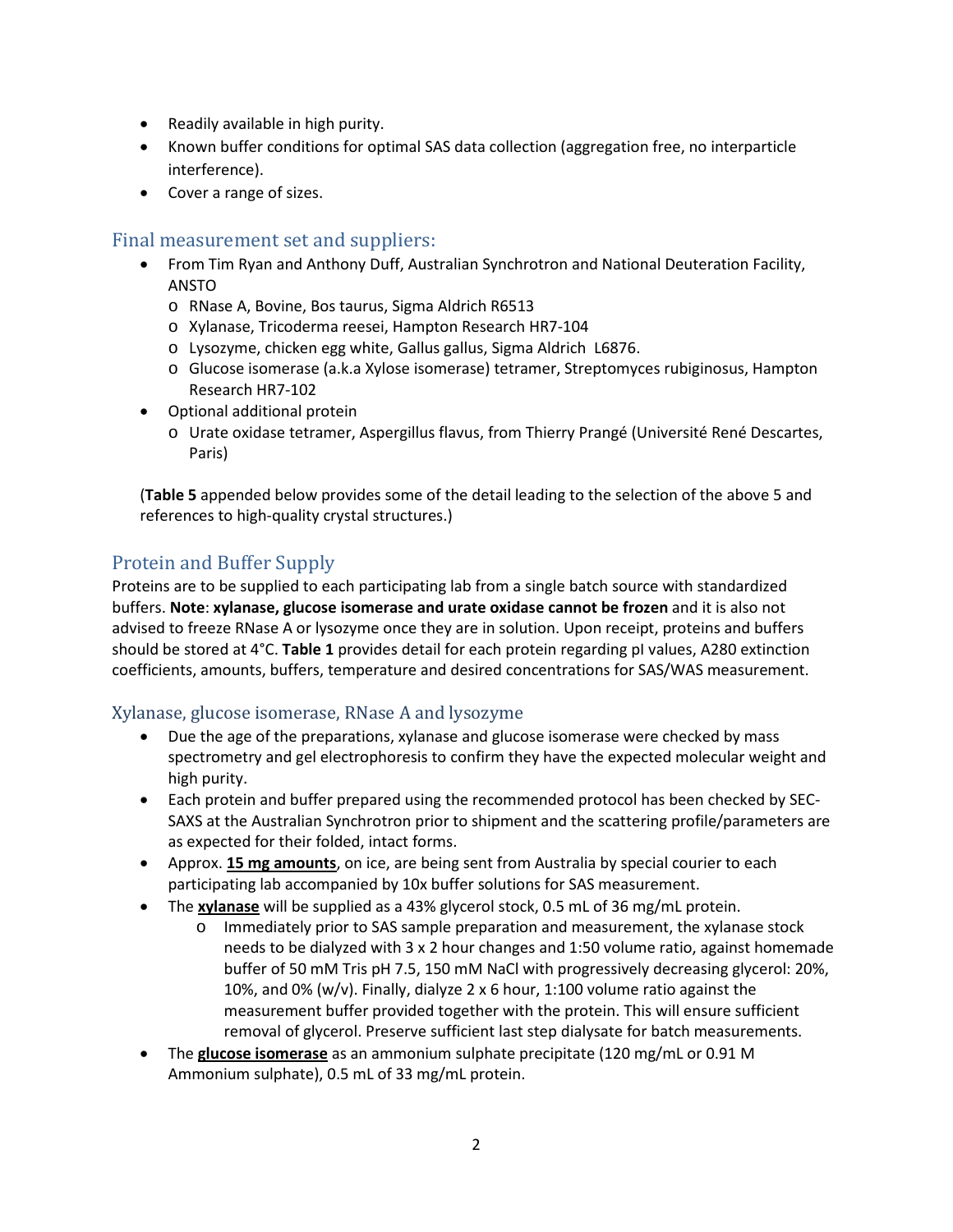- o Immediately prior to SAS sample preparation and measurement, the glucose isomerase stock will need to be dialyzed with 3 x 2 hour changes, 1:50 volume ratio, against homemade buffer of 50 mM Tris pH 7.5 with progressively decreasing salt: 500 mM NaCl, 250 mM NaCl, 150 mM NaCl. Finally, dialyze 2 x 2 hour, 1:100 against the measurement buffer provided together with the protein. Preserve sufficient last step dialysate for batch measurements.
- **RNase A** and **lysozyme** will be powders (as supplied by Sigma).
	- o Immediately prior to SAS sample preparation and measurement dissolve RNase A and lysozyme directly into the buffer provided for SAS measurements (per some labs you may spin samples in an Eppendorf centrifuge (or equivalent) for 5 mins to remove dust/particles, make a note in the reporting if you perform any such "standard practices" that you regard as critical for your set up) and dialyze against the measurement buffer with 2 x 2 hour changes, 1:100 volume ratio. Preserve sufficient last step dialysate for batch measurements. (Note the exception for lysozyme in D<sub>2</sub>O buffer detailed below in special circumstances for SANS samples in  $D_2O$ )
	- o Lysozyme Sigma Aldrich L6876 has been found to give an *Rg* value that is too high when measured in batch mode, though it appears to be correct when measured in SEC-SAXS mode. Sigma Aldrich L4919 was the preferred lysozyme, but delivery was delayed. Suggest to either run the supplied lysozyme through a SEC column prior to batch SAXS measurement and/or if you have locally available any Sigma Aldrich L4919, use this material and make relevant notes in the reporting.

#### Buffers for xylanase, glucose isomerase, RNase A and lysozyme

- For all SAS measurements, 10x buffer solutions will be provided, having been prepared in autoclaved bottles with filtering (0.22µm filter) and transferred to sterile 50 mL falcon tubes for transport as follows:
	- $\circ$  For SAXS measurements, a set of  $\sim$ 40 mL aliquots of 10x buffer solutions (one for each protein sample) for each SAXS lab where they will need to be diluted 1:10 using 18 MOhm water for SAXS.
	- $\circ$  For SANS measurements one set each of ~40 mL H<sub>2</sub>O and ~40 mL D<sub>2</sub>O 10x buffer solutions will be provided to be diluted 1:10 with 18 MOhm water and Sigma D<sub>2</sub>O, respectively.
	- o Each diluted buffer should be checked for pH and adjusted to desired values (per Table 1) if needed.
	- $\circ$  The free radical scavenger NaN<sub>3</sub> (0.1% w/v, recommend ReagentPlus, 99.5%, Cat # S2002, from Sigma-Aldrich) will need to be added to buffers just prior to SAS sample preparation (due to its time-dependent degradation).
- **Special circumstances for SANS samples in D2O**:
	- $\circ$  Lysozyme will not dissolve in D<sub>2</sub>O solutions, rather it forms an insoluble gel. Lysozyme must be first dissolved in H<sub>2</sub>O and then can be dialyzed directly into  $D_2O$  or subjected to exchange on a column.
	- $\circ$  For ILL/D22, the exchange of H<sub>2</sub>O buffer to D<sub>2</sub>O buffer will be done by SEC, as describe below for the urate oxidase sample.
	- o pH values measured in D2O and H2O will be as measured (*i.e.* no adjustment for D2O measurements per modern practice).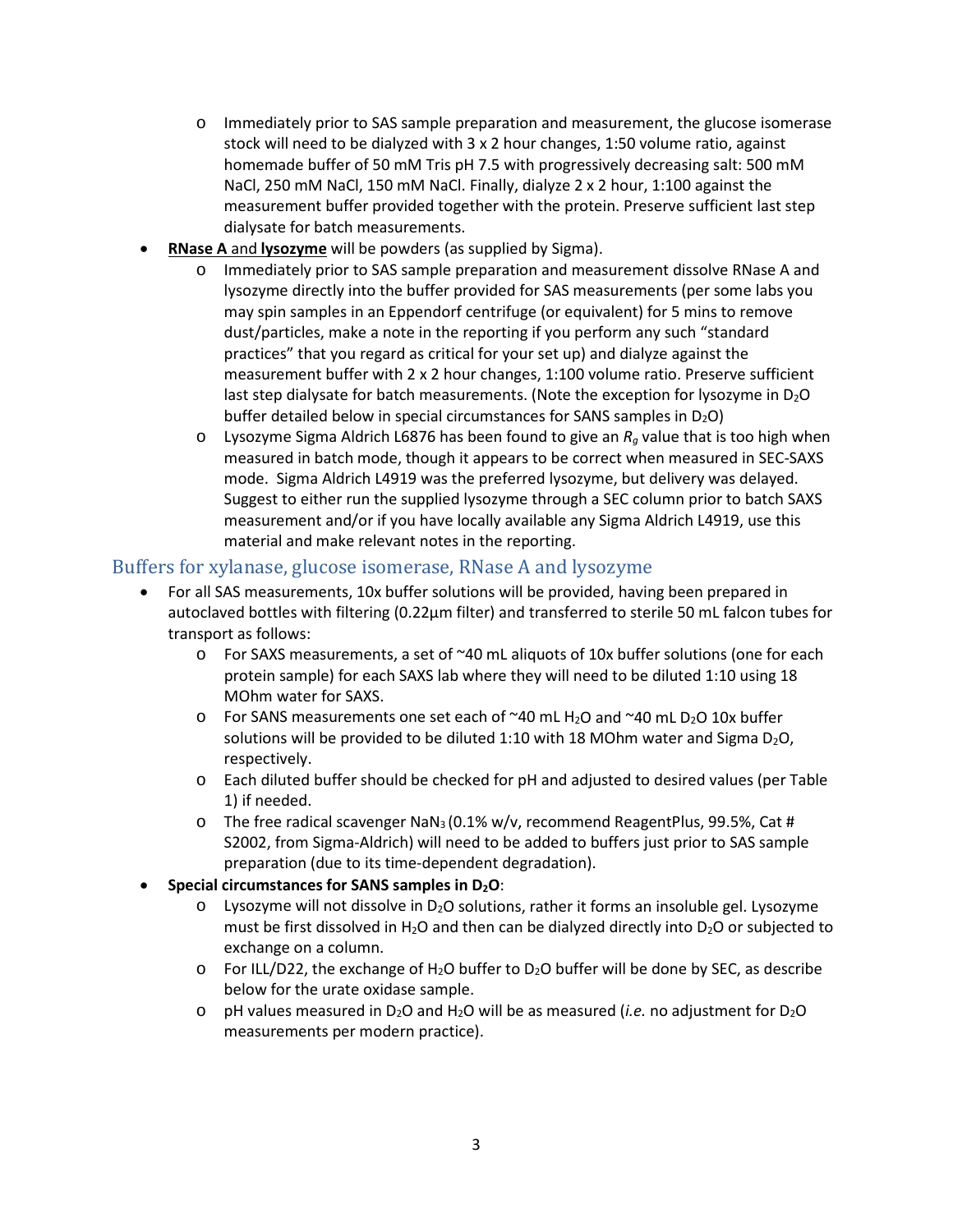#### Urate oxidase and buffer

- For SAS measurement, ~5 mgs (0.5 mL of 10 mg/mL) of protein in the measurement buffer plus sufficient buffer for SEC-SAS and batch SAS measurement will be shipped at 4-5°C with ice to each lab.
- In the case of SANS/QUOKKA at NIST/30-m SANS, half of the supplied buffer will be lyophilized and reconstituted with Sigma  $D_2O$  and used to dialyze half the supplied protein. For ILL/D22, as they will run both batch and SEC-SANS the exchange of H<sub>2</sub>O buffer to D<sub>2</sub>O buffer will be done by SEC, directly in SEC-SANS by recovering the sample after SEC-SANS, re-concentrating as needed and then measuring in batch mode to acquire data with better statistics.
- In the measurement buffer (see Table 1) and at 4°C the protein is stable for weeks or months. The enzyme is provided in complex with its very high affinity inhibitor 8-azaxanthine (MW=153, all four sites bound, no need for free inhibitor in the buffer) as it is even more stable in this form.
- Prior to shipment, HPLC was performed to confirm that the urate oxidase was pure tetramer with no significant higher order oligomers.
- For batch measurement, ideally, a SEC run on 10µL aliquot could be performed to evaluate the monodispersity of the sample following transport.

#### SEC-SAS measurements

Equilibrate column with prepared 1x buffer (+ 0.1% azide) and load concentration and volume to achieve concentrations for measurement as indicated in Table 1.

#### Batch measurements

Ideally two concentrations of each protein will be measured (see table for desired concentrations). Generally, last step dialysate will be used for solvent measurements. Alternatively, solvent exchange could be achieved by a SEC purification step (as is planned for SANS at the ILL).

#### Data to be Supplied

#### Initial evaluation and identification of outliers

For each protein the following will be provided:

- For batch measurements:
	- o *I*(*q*) vs *q* with *I*(*q*) on an absolute scale (cm-1 ) and associated errors for [Sample+Solvent], [Solvent], and [Sample+Solvent] - [Solvent]
	- o Protein concentration value(s)
- For SEC-SAXS
	- o Combined/averaged *I*(*q*) vs *q* from experimenter's selected frames/elution times with  $I(q)$  on an absolute scale (cm<sup>-1</sup>) and associated errors for [Sample+Solvent], [Solvent], and [Sample+Solvent] - [Solvent]
	- o *Rg* and *I*(0) vs frame number/elution time
	- o UV/Vis trace (A280) correlated with frame number/elution time, or in the event this is not available any available alternate method for estimating MW of the scattering particle beyond methods dependent on the scattering invariant (*i.e.* Porod volume) as it is desirable to be able to cross check.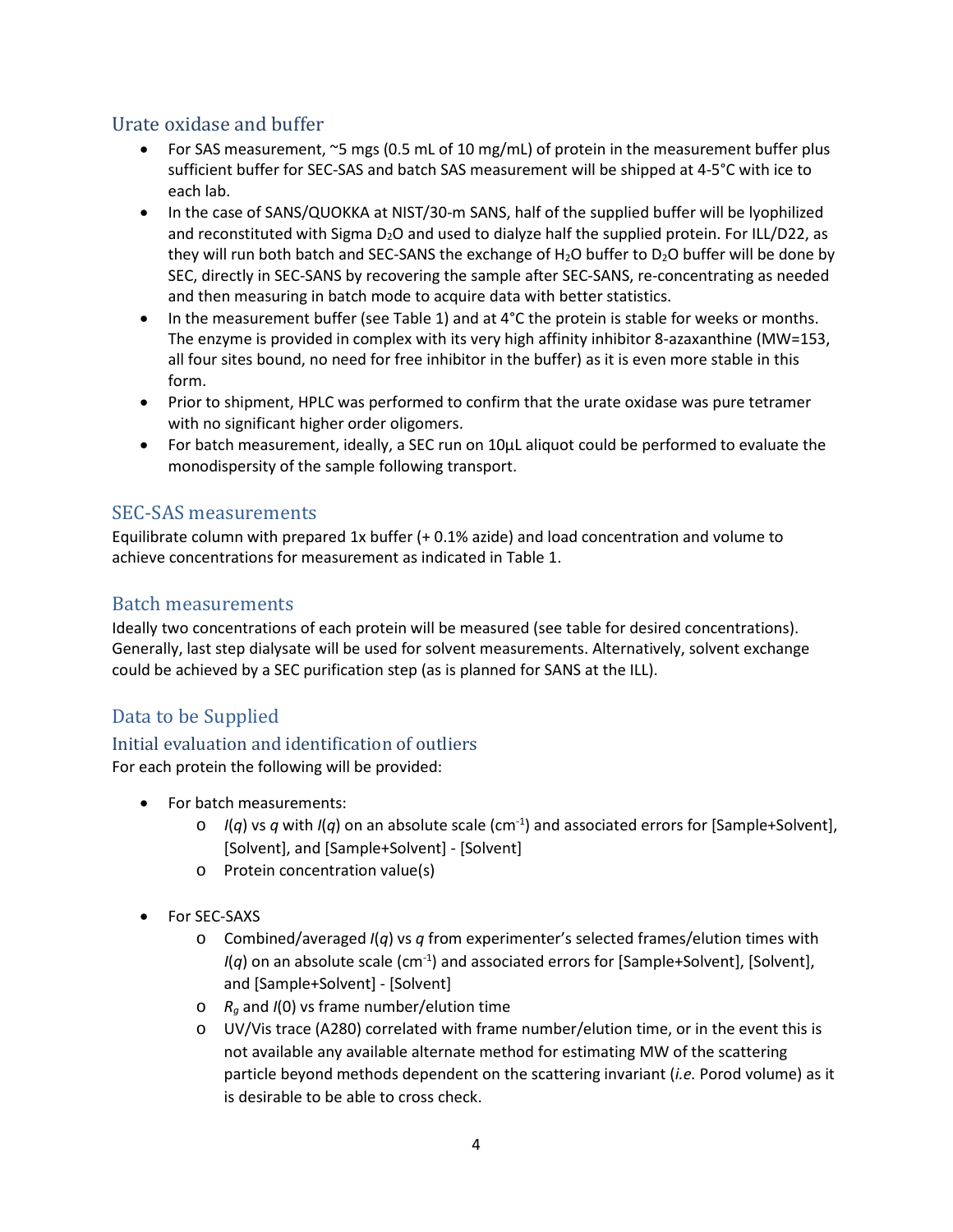### For inclusion in the benchmark data set

The reporting on each data set will be per the 2017 guidelines [http://scripts.iucr.org/cgi](http://scripts.iucr.org/cgi-bin/paper?S2059798317011597)[bin/paper?S2059798317011597.](http://scripts.iucr.org/cgi-bin/paper?S2059798317011597)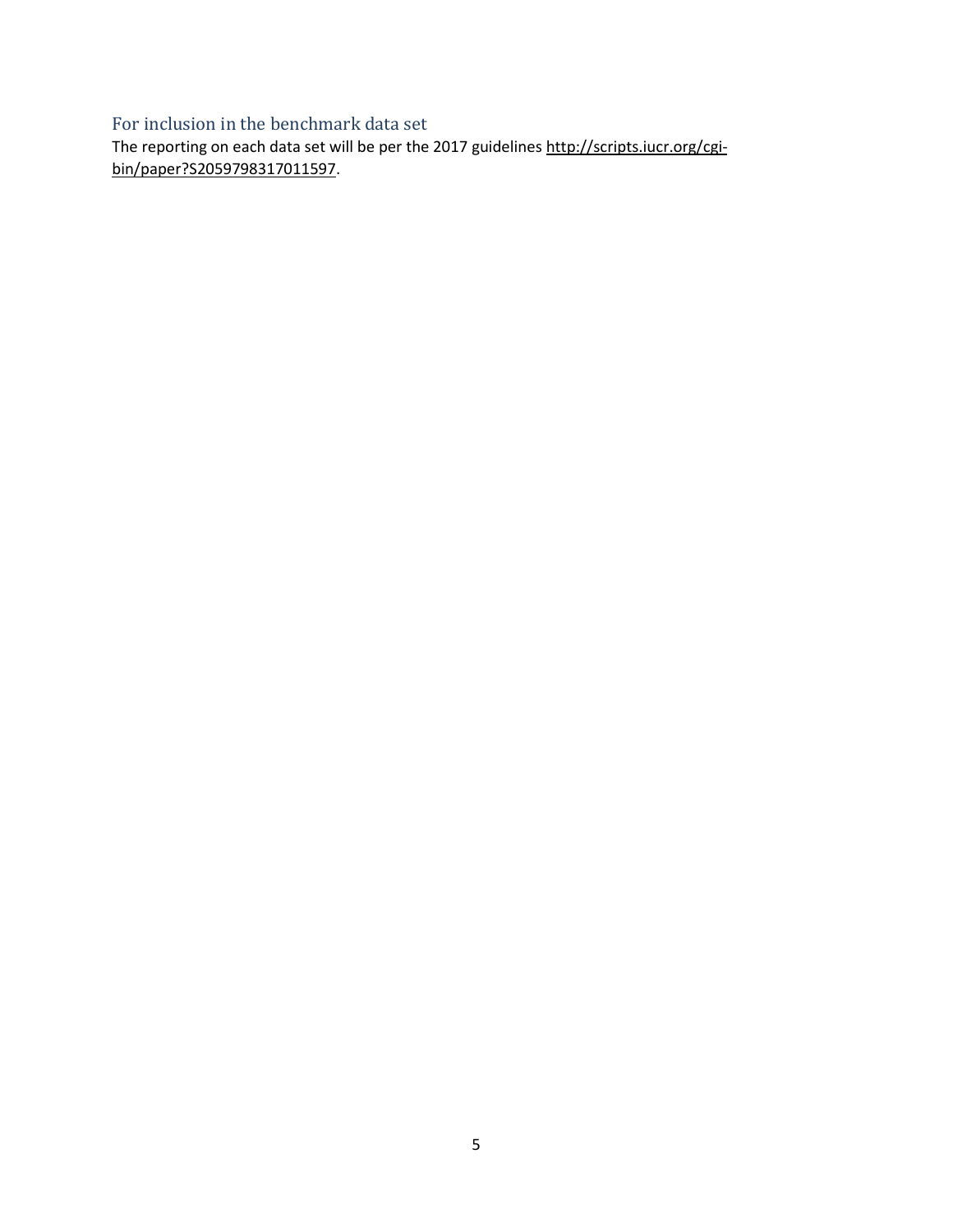| Protein                                                                                                  | Quantity protein                        | <b>Buffer and</b>                      | <b>SEC-SAS</b>               | Batch SAS /WAS                   |  |  |  |
|----------------------------------------------------------------------------------------------------------|-----------------------------------------|----------------------------------------|------------------------------|----------------------------------|--|--|--|
|                                                                                                          | supplied                                | temperature for run                    | loading                      |                                  |  |  |  |
|                                                                                                          |                                         |                                        | conc./vol.<br>Sufficient for |                                  |  |  |  |
| <b>RNase A</b><br>MW 13690.29                                                                            | 15 mgs salt free<br>lyophilized powder, | 50 mM Tris pH 7.5,<br>100 mM NaCl, 25C | peak                         | 5 & possibly 10<br>mg/mL for SAS |  |  |  |
| Monomer seq                                                                                              | Sigma R6513                             |                                        | concentration                | 10 mg/mL for WAS                 |  |  |  |
| pl 8.64<br>A <sub>280</sub> 0.1% 0.690                                                                   |                                         |                                        | $\approx$ 5 mg/mL at         |                                  |  |  |  |
|                                                                                                          |                                         |                                        | measurement                  |                                  |  |  |  |
| Xylanase                                                                                                 | 0.5 mL 36 mg/mL                         | 50 mM Tris pH 7.5,                     | Sufficient for               | 5 & possibly 10                  |  |  |  |
| MW 20843.58                                                                                              | glycerol stock Hampton                  | 100 mM NaCl, 25C                       | peak                         | mg/mL for SAS                    |  |  |  |
| Monomer seg<br>pl 8.14                                                                                   | HR7-104, mass spec                      |                                        | concentration                | 10 mg/mL for WAS                 |  |  |  |
| A <sub>280</sub> 0.1% 2.798                                                                              | and SDS gel MW                          |                                        | $\approx$ 5 mg/mL at         |                                  |  |  |  |
|                                                                                                          | verified                                |                                        | measurement                  |                                  |  |  |  |
| Lysozyme                                                                                                 | 10 mgs lyophilized                      | 50 mM sodium                           | Sufficient for               | 5 & and possibly                 |  |  |  |
| MW 14313.14<br>monomer seq                                                                               | powder >90% protein,                    | citrate pH 4.5, 150                    | peak                         | 10 mg/mL for SAS                 |  |  |  |
| pl 9.32                                                                                                  | Sigma L4919 or L6876                    | mM NaCl, 25 C                          | concentration                | 10 mg/mL for WAS                 |  |  |  |
| A <sub>280</sub> 0.1% 2.653                                                                              |                                         |                                        | $\approx$ 5 mg/mL at         |                                  |  |  |  |
|                                                                                                          |                                         |                                        | measurement                  |                                  |  |  |  |
| Glucose                                                                                                  | 0.5 mL 33mg/mL                          | 50 mM Tris pH 7.5,                     | Sufficient for               | 1 mg/mL for SAS                  |  |  |  |
| <b>Isomerase</b>                                                                                         | ammonium sulphate                       | 100 mM NaCl, 1 mM                      | peak                         | 5 & 10 mg/mL for                 |  |  |  |
| MW 43227.37<br>monomer seq                                                                               | precipitate Hampton                     | MgCl <sub>2</sub> , 25C                | concentration                | <b>WAS</b>                       |  |  |  |
| w/o Mg                                                                                                   | HR7-102, mass spec                      |                                        | of $\leq 1$ mg/mL            |                                  |  |  |  |
| (stable tetramer<br>172909.48)                                                                           | and SDS gel MW                          |                                        | at                           |                                  |  |  |  |
| pl 5.0                                                                                                   | verified                                |                                        | measurement                  |                                  |  |  |  |
| A <sub>280</sub> 0.1% 1.074<br>Urate                                                                     | 0.5 mL at 10 mg/mL in                   | 100 mM Tris pH 8.0,                    | Sufficient for               | 5 & possibly 10                  |  |  |  |
| Oxidase**                                                                                                | Buffer at 5°C.                          | 150 mM NaCl, 25C                       | $\approx$ 1.5 mg/mL          | mg/mL for SAS                    |  |  |  |
| MW 34150.7                                                                                               |                                         |                                        | at                           | 10 mg/mL for WAS                 |  |  |  |
| Stable tetramer<br>MW 136603                                                                             |                                         |                                        | measurement                  |                                  |  |  |  |
| pl 7.16                                                                                                  |                                         |                                        |                              |                                  |  |  |  |
| A <sub>280</sub> 0.1% 1.569<br>$psv = 0.734$                                                             |                                         |                                        |                              |                                  |  |  |  |
| $cm3.g-1$                                                                                                |                                         |                                        |                              |                                  |  |  |  |
| * 0.1% NaN <sub>3</sub> (ReagentPlus, 99.5%, Cat # S2002, from Sigma-Aldrich) to be added to each buffer |                                         |                                        |                              |                                  |  |  |  |
| immediately prior to preparation for SAS measurement as radical scavenger and as it is categorized as    |                                         |                                        |                              |                                  |  |  |  |

| Table 1: Protein and buffers <sup>*</sup> to be sent for measurement |  |  |  |  |  |  |  |
|----------------------------------------------------------------------|--|--|--|--|--|--|--|
|                                                                      |  |  |  |  |  |  |  |

immediately prior to preparation for SAS measurement as radical scavenger and as it is categorized as a hazard waste, the amount of hazardous waste can be minimized in the dialysis procedures by adding it only for the final dialysate.

\*\* inhibitor: MW=153 Tetramer complex: MW: 136603 + 612 = 137612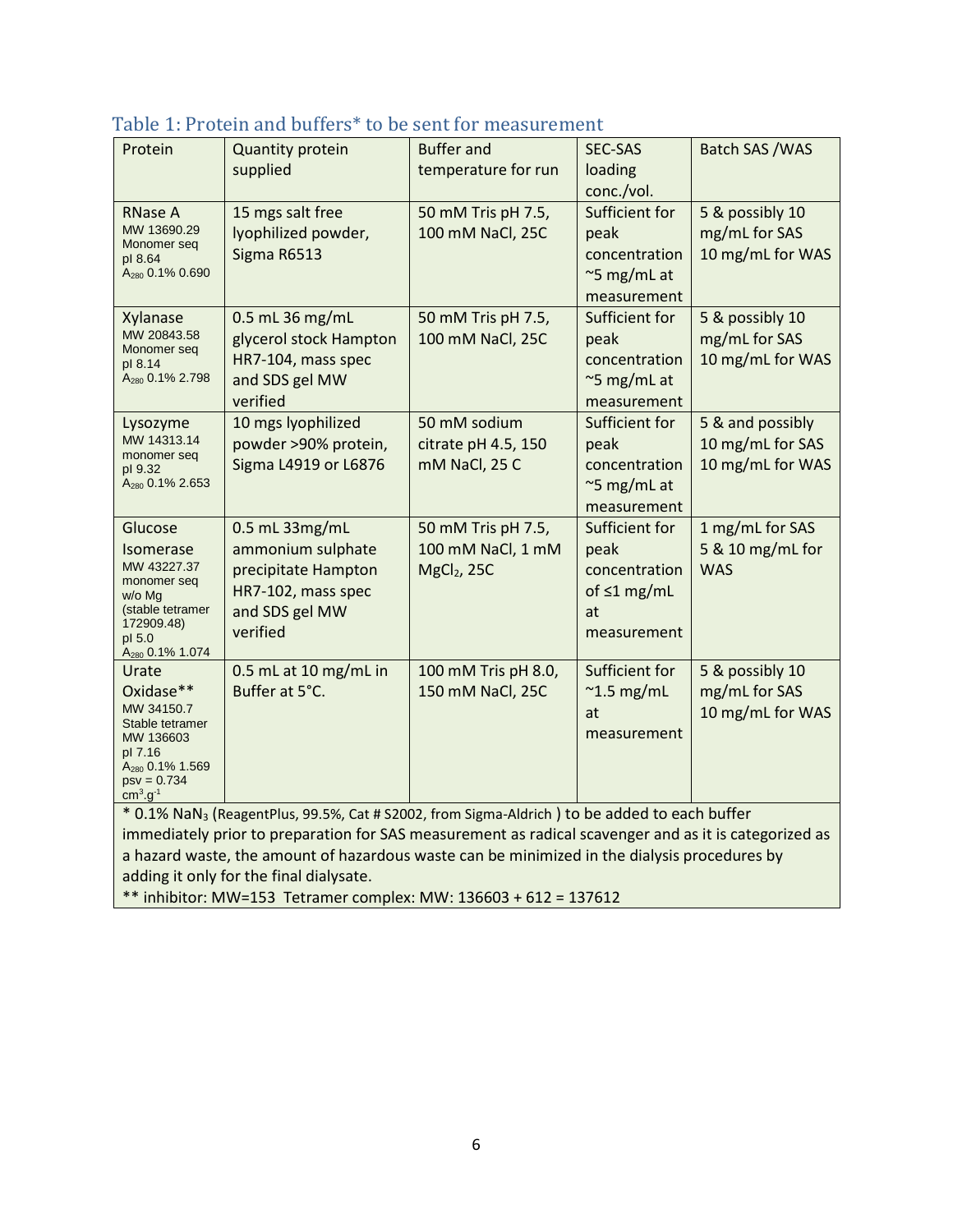| Protein                                                                                                | SEC-SAS           | SAS batch mode    | $WAS**$    |  |  |  |
|--------------------------------------------------------------------------------------------------------|-------------------|-------------------|------------|--|--|--|
| <b>RNase A</b>                                                                                         | $\leq 0.01 - 0.5$ | $\leq 0.01 - 0.5$ | $0.01 - 1$ |  |  |  |
| Xylanase                                                                                               | $\leq 0.01 - 0.5$ | $\leq 0.01 - 0.5$ | $0.01 - 1$ |  |  |  |
| Lysozyme                                                                                               | $\leq 0.01 - 0.5$ | $\leq 0.01 - 0.5$ | $0.01 - 1$ |  |  |  |
| <b>Urate Oxidase</b>                                                                                   | $\leq 0.01 - 0.5$ | $\leq 0.01 - 0.5$ | $0.01 - 1$ |  |  |  |
| $0.01 - 1$<br>$\leq 0.006 - 0.35$<br>$\leq 0.006 - 0.35$<br>Glucose Isomerase                          |                   |                   |            |  |  |  |
| * Participant groups can contribute in ranges as they see fit – the suggested ranges are based on what |                   |                   |            |  |  |  |
| would be of value in a benchmark data set.                                                             |                   |                   |            |  |  |  |

## Table 2: Desired measurements with suggested q-ranges  $(\AA^{-1})^*$

## Table 3: Participating beamlines\*

| <b>SAXS</b>                                                 | <b>SANS</b>    |  |  |  |
|-------------------------------------------------------------|----------------|--|--|--|
| ALS/SIBYLS                                                  | ANSTO/QUOKKA   |  |  |  |
| APS/BioCAT                                                  | ILL/D22        |  |  |  |
| Australian Synchrotron/SAXS-WAXS                            | NIST/30-m SANS |  |  |  |
| Diamond/B21                                                 |                |  |  |  |
| MacCHESS/BioSAXS                                            |                |  |  |  |
| NIST-UMD/IBBR SAXS                                          |                |  |  |  |
| Petra III/P12                                               |                |  |  |  |
| Shanghai Synchrotron/ BL19U2                                |                |  |  |  |
| Soleil/SWING                                                |                |  |  |  |
| Spring 8/BL40B2                                             |                |  |  |  |
| SSRL/BL4-2                                                  |                |  |  |  |
| * Table 4 below lists contact information for participants. |                |  |  |  |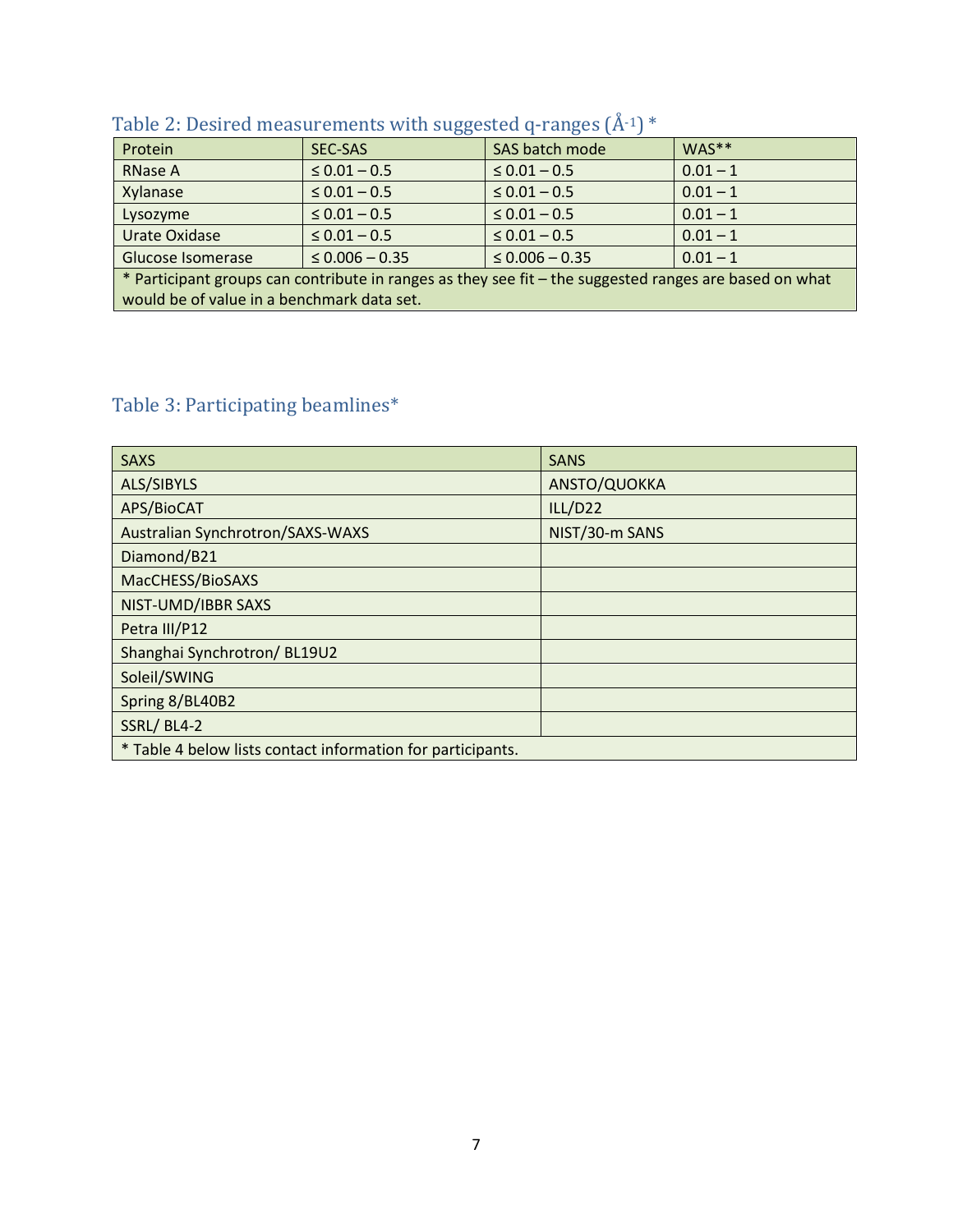# Table 4: Project participants

| Name                         | Affiliation                                                   | email contact                          |
|------------------------------|---------------------------------------------------------------|----------------------------------------|
| <b>Clement Blanchet</b>      | Petra III/P12                                                 | clement.blanchet@embl-hamburg.de       |
| <b>Srinivas Chakravarthy</b> | APS/BioCAT                                                    | schakrav11@gmail.com                   |
| <b>Emre Brookes</b>          | University of Montana                                         | emre.brookes@mso.umt.edu               |
| <b>Paul Butler</b>           | NIST/30-m SANS                                                | paul.butler@nist.gov                   |
| <b>Thomas Cleveland</b>      | NIST-IBBR                                                     | clevelandt@ibbr.umd.edu                |
| <b>Nathan Cowieson</b>       | Diamond                                                       | nathan.cowieson@diamond.ac.uk          |
| <b>Anthony Duff</b>          | <b>ANSTO/National Deuteration Facility</b>                    |                                        |
| <b>Frank Gabel</b>           | Institut de Biologie Structurale, Grenoble (SASvtf<br>member) | frank.gabel@ibs.fr                     |
| <b>Richard Gillilan</b>      | MacCHESS/BioSAXS                                              | reg8@cornell.edu                       |
| <b>Melissa Graewert</b>      | Petra III/P12                                                 | graewert@embl-hamburg.de               |
| Alex Grishaev                | NIST-UMD/ IBBR SAXS                                           | agrishaev@ibbr.umd.edu                 |
| J. Mitchell Guss             | University of Sydney                                          | mitchell.guss@sydney.edu.au            |
| <b>Jesse Hopkins</b>         | APS/BioCAT                                                    | jhopkins1@iit.edu                      |
| Greg Hura                    | <b>ALS/SIBYLS</b>                                             | glhura@lbl.gov                         |
| <b>Thomas Irving</b>         | APS/BioCAT                                                    | irving@iit.edu                         |
| <b>Cy Jeffries</b>           | Petra III/P12                                                 | cy.jeffries@embl-hamburg.de            |
| <b>Nigel Kirby</b>           | Australian Synchrotron/SAXS-WAXS                              | Nigel.Kirby@synchrotron.org.au         |
| <b>Susan Krueger</b>         | NIST/30-m SANS                                                | susan.krueger@nist.gov                 |
| <b>Anne Martel</b>           | ILL/D22                                                       | martela@ill.eu                         |
| Li Na                        | Shanghai Synchrotron/ BL19U2                                  | nli@sibcb.ac.cn                        |
| Javier Pérez                 | Soleil/SWING                                                  | javier.perez@synchrotron-soleil.fr     |
| Lois Pollack                 | Cornell University (SASvtf member)                            | lp26@cornell.edu                       |
| <b>Lionel Porcar</b>         | ILL/D22                                                       | porcar@ill.eu                          |
| <b>Thierry Prangé</b>        | Université René Descartes, Paris                              | Thierry.Prange@univ-paris5.fr          |
| <b>Mattia Rocco</b>          | <b>IRCCS AOU San Martino IST</b>                              | mattia.rocco@hsanmartino.it            |
| <b>Tim Ryan</b>              | Australian Synchrotron/SAXS-WAXS                              | tim.ryan@synchrotron.org.au            |
| Dina Schneidman              | Hebrew University (SASvtf member)                             | dina.schneidman@mail.huji.ac.il        |
| Hiroshi Sekiguchi            | JSRI/Spring 8 BL40B2                                          | sekiguchi@spring8.or.jp                |
| Masaaki Sugiyama             | Kyoto University (SASvtf member)                              | sugiyama@rri.kyoto-u.ac.jp             |
| <b>Dmitri Svergun</b>        | Petra III/P12 (SASvtf member)                                 | svergun@embl-hamburg.de                |
| Susana Teixeira              | NIST/30-m SANS                                                | susanat@udel.edu                       |
| <b>Aurélien Thureau</b>      | Soleil/SWING                                                  | aurelien.thureau@synchrotron-soleil.fr |
| <b>Jill Trewhella</b>        | University of Sydney, Australia (SASvtf Chair)                | Jill.trewhella@sydney.edu.au           |
| <b>Patrice Vachette</b>      | Université Paris-Sud (SASvtf member)                          | patrice.vachette@i2bc.paris-saclay.fr  |
| <b>Thomas Weiss</b>          | SSRL/BL4-2                                                    | weiss@slac.stanford.edu                |
| <b>Andrew Whitten</b>        | ANSTO/QUOKKA                                                  | andrew.whitten@ansto.gov.au            |
| Kathleen Wood                | ANSTO/QUOKKA                                                  | kathleen.wood@ansto.gov.au             |